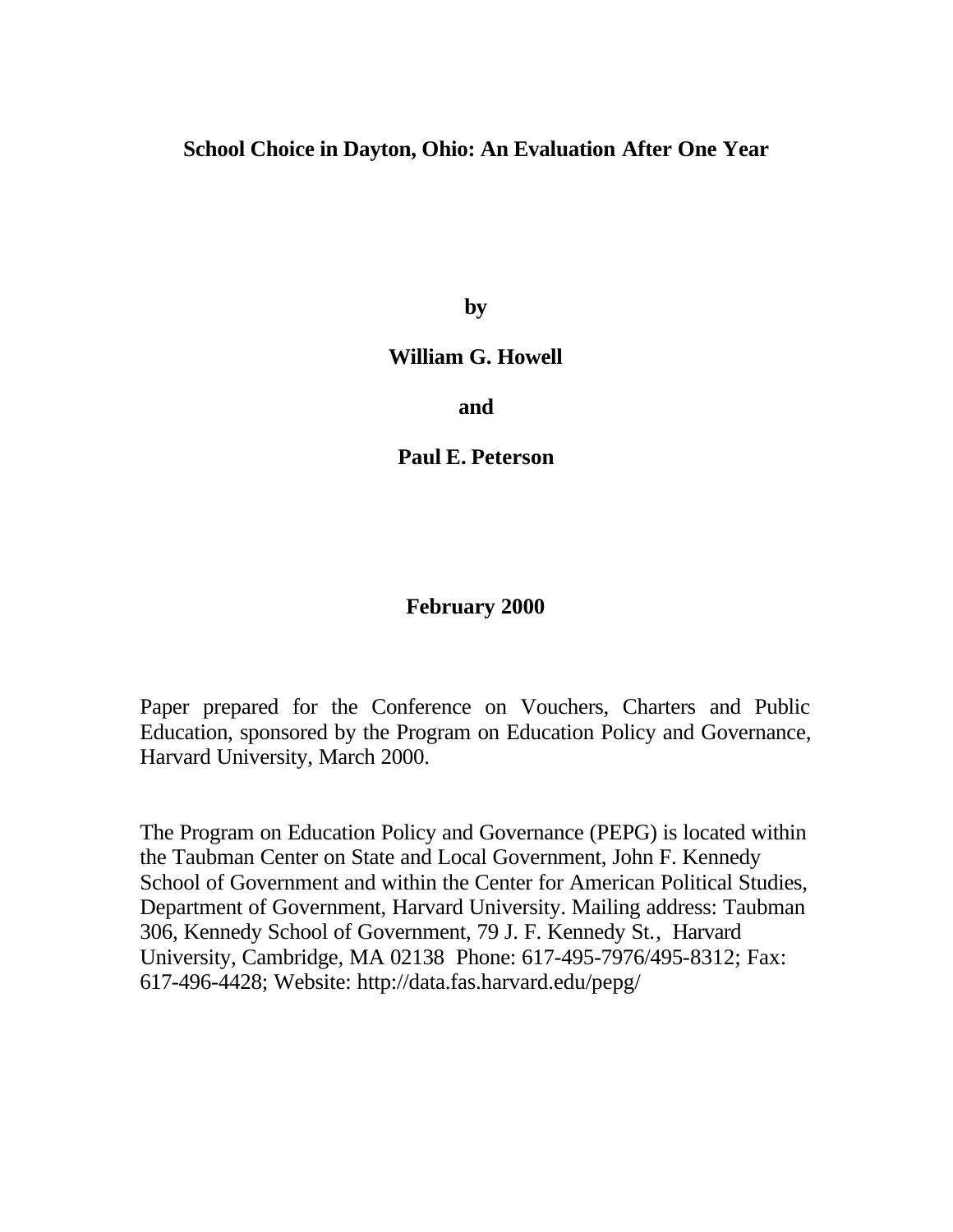### **School Choice in Dayton, Ohio: An Evaluation After One Year**

#### **(Executive Summary)**

In early 1998 the Parents Advancing Choice in Education (PACE ) program offered low-income families an opportunity to win scholarships to send their children to private schools in Dayton and other parts of Montgomery County, Ohio. Students entering kindergarten through twelfth grade qualified. PACE offered scholarships to 515 students who were in public schools and 250 students who were already enrolled in private schools. The program began in September of 1998. This evaluation examines the program's impact on those students in grades 2-8 who had previously been attending public schools. In 1999 the program continued, augmented by resources made available by the Children's Scholarship Fund, a nationwide scholarship program.

PACE awarded scholarships by lottery, thereby making it possible to conduct an evaluation designed as a randomized experiment. This evaluation compares students test scores and questionnaire responses of families who received the scholarship with those who entered the lottery but did not receive a scholarship. All parents were invited to respond to the questionnaires; students took the Iowa Test of Basic Skills in reading and mathematics; and students in grades 4 through 8 responded to student questionnaires.

The main findings reported in this paper are as follows:

- Three-fourths of the students participating in the evaluation were African American, 23 percent were white, and 2 percent were of another ethnic background.
- After one year, African American students who attended private school scored 7 national percentile points higher on the Iowa Test of Basic Skills (ITBS) in math and 5 points higher in reading than did the African American students in the public-school control group. The difference in math scores is statistically significant, with a p-value of .04; the reading test score difference is just shy of statistical significance, with a p-value of .13.
- Non-African American students in private schools did not score significantly differently than their public-school counterparts in either mathematics or reading.
- Approximately 47 percent of private-school parents give their school an "A," as compared to 25 percent of all Dayton public-school parents, and 8 percent of public-school parents participating in the evaluation. Parents of students in private schools also are much more satisfied with specific dimensions of school life. For example, 51 percent of the private-school parents are 'very satisfied' with the academic quality of the school, as compared to 19 percent of all Dayton public-school parents, and 9 percent of the public-school parents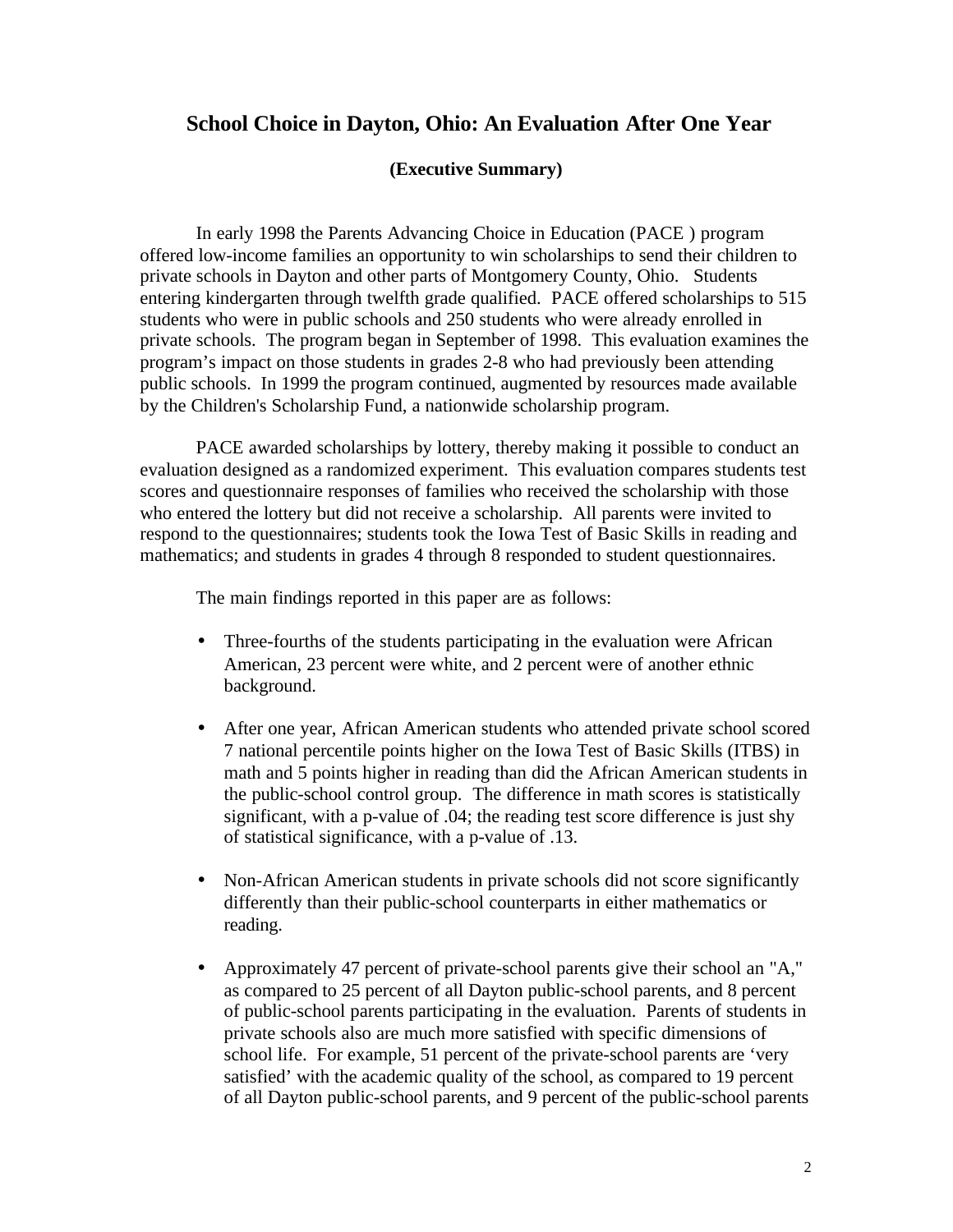participating in the evaluation. Similar results hold for school safety, parental involvement and class size.

- Parents in public schools report many more discipline problems than those in private schools. Sixty-six percent of the parents with students in public school say fighting is a serious problem at their child's school, as compared to 16 percent of the parents with children in private school. Forty-one percent of the public-school parents report that property destruction is a serious problem, as compared to 8 percent of the private-school parents. Parents report similarly large differences between public and private schools in levels of cheating, tardiness, and truancy.
- Public and private schools appear to allocate their resources differently. A higher percentage of public school parents report that their school has counselors for children — 79 percent as compared to 56 percent. Privateschool parents, by contrast, are more likely to report the availability of individual tutors — 79 percent, as compared to 48 percent. Private schools also have smaller classes. Private-school parents report an average class size of 21, while those in public schools report an average class size of 25.
- Parents of students in private schools report closer communication with school officials. Ninety-two percent say they receive notes from their children's teachers, as compared to 76 percent of public-school parents.
- No differences in the amount of time spent on homework are reported by public and private school parents.
- Public schools are about 40 percent larger than the private schools, parents say. The average enrollment at a public school is 434 students, while that at a private school is 260 students.

The evaluation provides additional information relevant to the following issues that have been raised in debates over vouchers:

- Critics of school-voucher programs often argue that school choice destabilizes students' education both during a given school year and from one year to the next. In Dayton, however, no differences in school mobility were observed between public and private schools either within the school year or in parental plans for the following year. Suspension rates were also similar.
- Some critics have suggested that low-income families may base their school decisions on factors having little to do with their child's education. To examine this issue, we asked private-school parents to list the three most important considerations in choosing the school the child attended. Seventy one percent said academic quality was the most important reason. The next two most important considerations, religious instruction and school discipline, were mentioned by about 45 percent of the